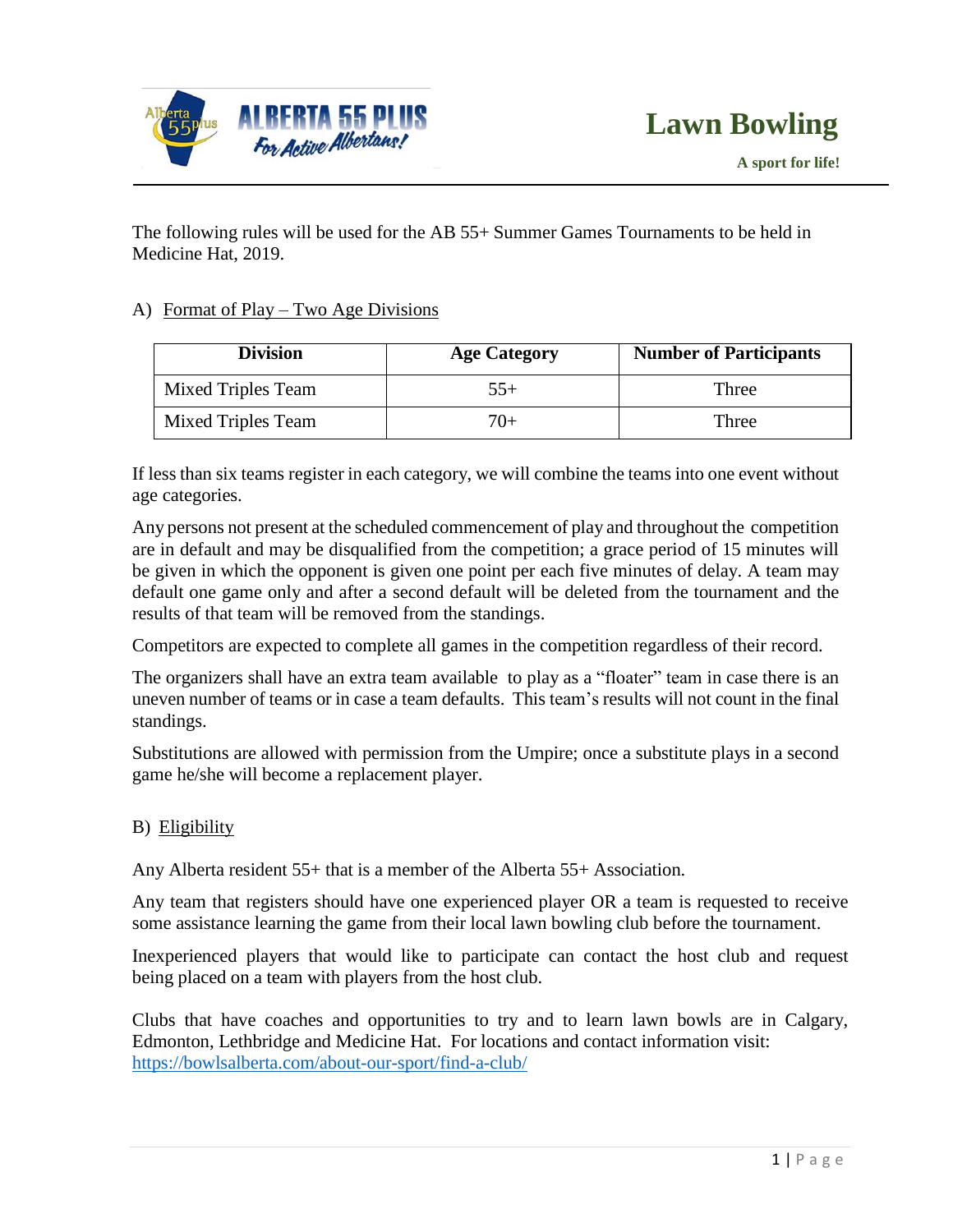# C) Tournament Set-Up

Teams will play a round robin or modified round robin tournament depending upon the number of registered teams.

If a round robin tournament cannot be completed within the game slots available a type of swiss tournament will be used. In this system teams are ranked at the completion of each game and then opponents determined based on the standings allowing highest placed teams to playoff while lower teams play off so that all teams participate in the most competitive opportunities. The top three ranked teams after six rounds of play will be declared the medalists.

Teams are ranked by the number of games won being given 2 points for a win and ties are broken by the highest net score in shots. In the event of a tie in a game, both teams will be awarded 1 point for the game and the net score for the game is zero.

For the final standings, where game points and net scores are equal, the aggregate shots scored by each team shall be divided into the aggregate shots scored against each team. The team with the highest result shall be declared the winner.

### D) Awards

| Gold         | (6) | Mixed Triples $55+$ | Mixed Triples $70+$ |
|--------------|-----|---------------------|---------------------|
| Silver $(6)$ |     | Mixed Triples $55+$ | Mixed Triples $70+$ |
| Bronze $(6)$ |     | Mixed Triples $55+$ | Mixed Triples $70+$ |

# E) Rule Source

Games shall be played under the rules of the game as defined by World Bowls, Laws of the Game version 3 will apply. The rule book can be found online: [www.worldbowls.com/laws-umpiring/laws-of-the-sport/](http://www.worldbowls.com/laws-umpiring/laws-of-the-sport/)

Rules books can be purchased at most local lawn bowling clubs or they can be ordered from Bowls Canada Boulingrin: [www.bowlscanada.com](http://www.bowlscanada.com/)**.**

# F) Event Requirements

**Equipment:** the host club will provide the mats and jacks and have bowls available for the competitors. The players may use their own bowls according to the rules of the game. All players must have flat sole-less shoes so as not to damage the greens.

**Facilities:** The green width and length must comply with the rules of the game. The rinks, the 'hog' lines and a 'T' on each rink shall clearly be marked.

# G) Officials

 At minimum the following major officials for AB 55+ Summer Games: One Tournament Director and two Umpires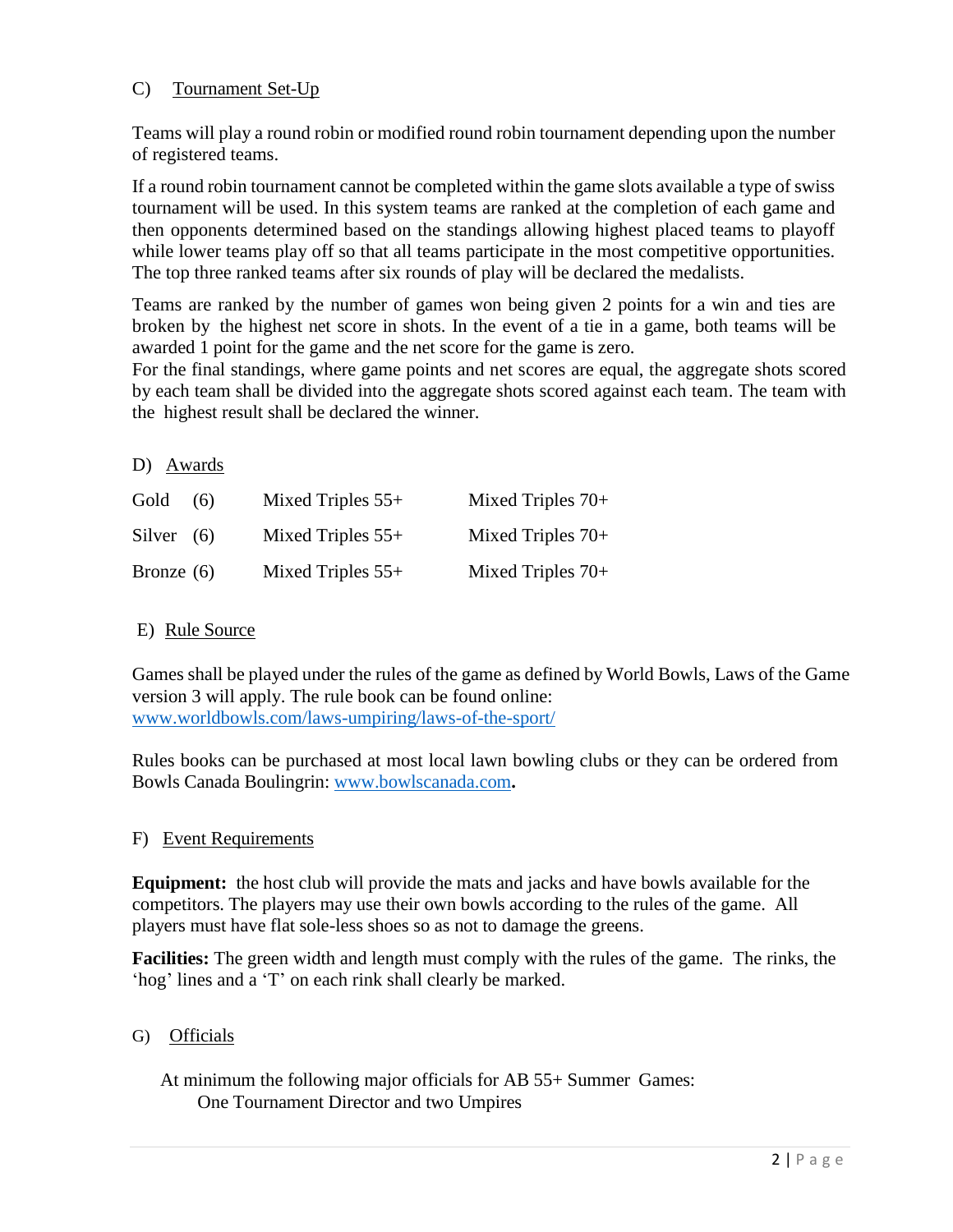The host committee will ensure that all major officials have the required qualifications as specified by Bowls Alberta. The host committee is also responsible for any other officials needed to host this event to ensure that an emergency committee of a minimum of four non-playing individuals are available. This committee would be responsible to deal with any major behavior infractions, weather conditions, or other unforeseen situations in which games cannot be completed.

# H) Lawn Bowling Rules

A triples game consists of two contending teams of three players called Lead, Vice and Skip according to the order in which they play and who at each end shall play three bowls alternately, the leads first, followed by the vice and then the skips rolling last.

Each game consists of 8 ends of play preceded by two trial ends in which players may roll two bowls. Time limit for each game, including the trial ends, is 1.5 hours.

During the course of a game, if players are not familiar or are unsure of a rule regarding the play of the game, they shall ask an umpire. The umpire's ruling will stand.

# **Summary of the main rules of the Game**

# **Starting the Game:**

The Skips in a team game shall toss a coin to decide which side or team shall play first, the winner of the toss to have the option of decision.

In all ends subsequent to the first, the winner of the preceding score end shall play first.

At the beginning of the first end, and each subsequent new end, the player to play first shall place the mat lengthwise on the centerline of the rink, the back edge of the mat to be a minimum of 2 metres from the rear ditch and up to but not past the hog line. After the last bowl in each end has come to rest in play, or has become dead, the mat shall be removed from the green and placed on the bank.

A player shall take his stance on the mat and at the moment of delivering the jack or his/her bowl, shall have one (1) foot remaining entirely on or over the mat. Failure to observe this law constitutes a foot-faulting.

The player to play first shall deliver the jack. If the jack in its original course comes to rest at a distance of less than two metres from the front ditch, it shall be moved out and placed on the 'T'.

Should the jack in any end not be delivered from a proper stance on the mat, or if it ends its original course in the ditch or outside the side boundary of the rink or less than 23 metres in a straight line of play from the front edge of the mat, it shall be returned and the opposing player shall deliver the jack but the order of play for delivery of bowls will remain the same.

If both leads cannot successfully deliver a playable jack it shall be placed on the T line and the lead that plays first may place the mat anywhere between the 'T' line and the hog line.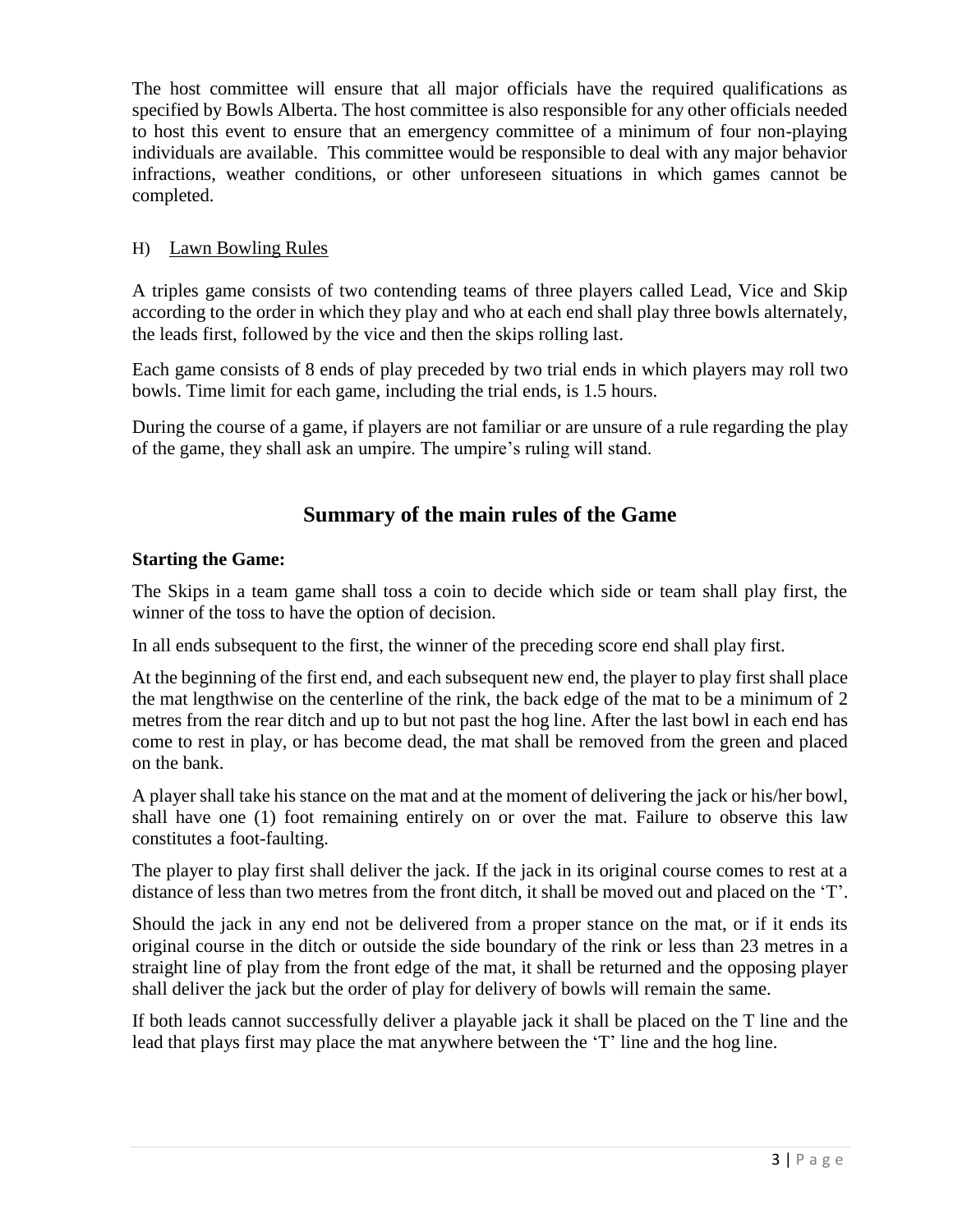### **Movement of Bowls:**

A bowl, which in its original course on the green comes to rest within the boundaries of the rink and not less than 14 metres from the front edge of the mat, shall be accounted as a live bowl and shall be in play.

A bowl, which in its original course on the green, touches a jack, even though such bowl passes into the ditch within the boundaries of the rink, shall be accounted as a 'live' bowl and shall be called a toucher. (No bowl shall be counted a toucher by playing on to or by coming into contact with the jack while the jack is in the ditch.)

A toucher shall be clearly marked with a chalk mark by a member of the player's team unless chalking it may cause it to move or disturb the head. Then the bowl can be declared a toucher.

Movement of Touchers: a toucher will remain 'alive' if it rolls or is hit into the ditch.

Bowls are declared 'dead' and removed from the green if the bowl:

- Not being a toucher comes to rest in the ditch or rebounds on to the playing surface
- After completing its original course or after being moved as a result of play, it comes to rest wholly outside the boundaries of the playing surface of the rink. A bowl shall not be counted as outside any line unless it be entirely clear of it.

If players are unable to reach an agreement as the whether a bowl is dead, the matter shall be referred to the Umpire.

If a bowl while in motion or at rest on the green or a toucher in the ditch, is interfered with or displaced by one of the players, the opposing player shall have the option of:

- i) Restoring the bowl as near as possible to its original position
- ii) Letting it remain where it rests

A jack moved by a bowl in play into the front ditch within the boundaries of the rink shall be deemed to be 'live' and remain there for the duration of that end.

Should the jack be displaced by a moving bowl and moves wholly beyond the side boundaries of the rink, it shall be placed on the 'T' and play continues.

When the last delivered bowl per end has come to rest, the two Vices must agree as to the number of shots before moving any bowls, except in circumstances where a bowl has to be moved to allow the measuring of another bowl.

If there are any exceptional circumstances in measuring the bowls a Vice may request the assistance of the umpire. ie jack in the ditch, too close to use a measure/caliper

When the count is determined the result will be relayed through signals to the skips who will have the official score cards.

It should be noted that a skip may elect not to roll his last bowl without any penalty.

#### **Foot Faults**

Should a player infringe the law on foot-faulting; the umpire may, after having given a warning have the bowl stopped and declared dead. If the bowl has disturbed the head, the opponents shall have the option of either re-setting the head, leaving the head as altered or declaring the end dead.